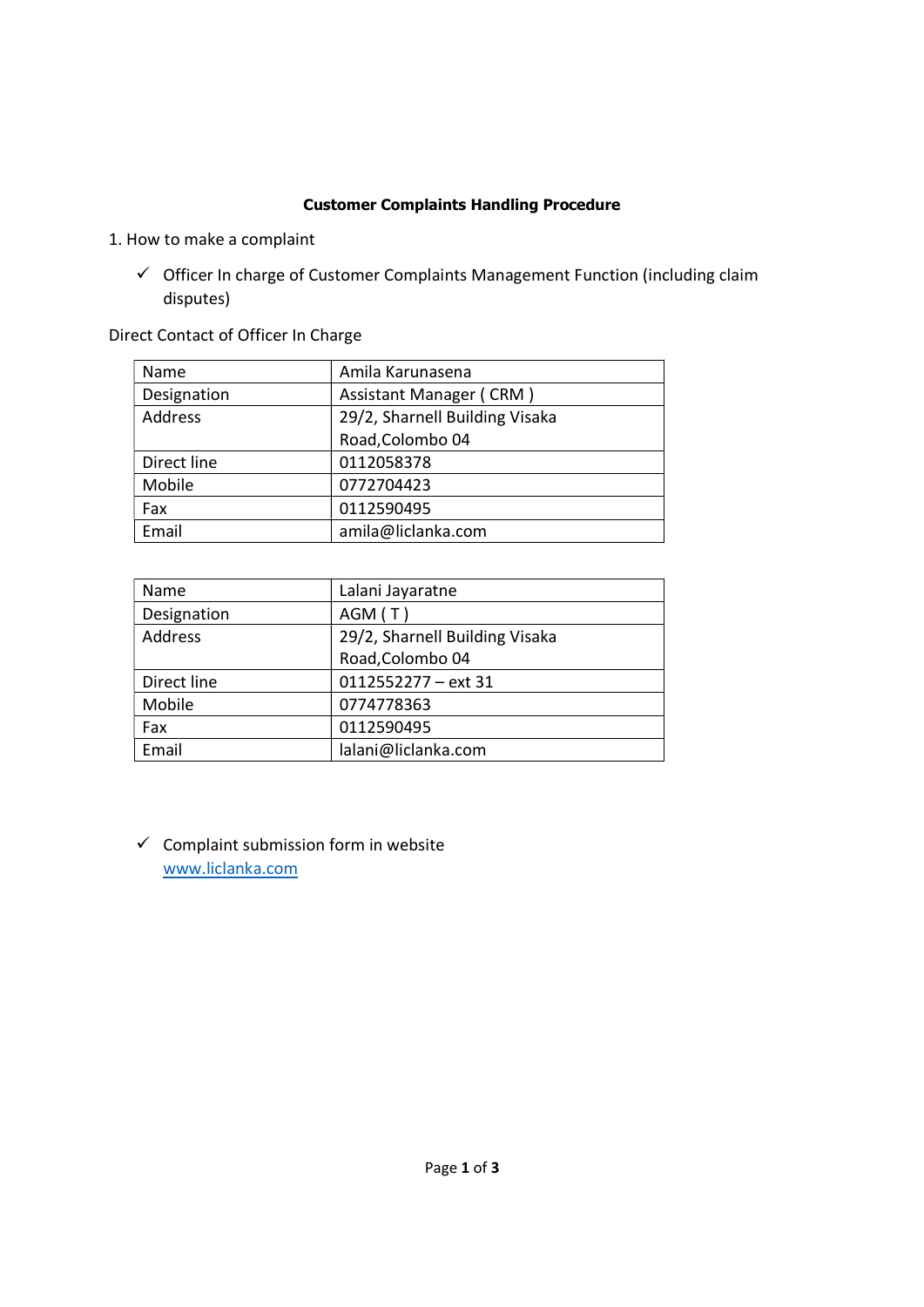## $\checkmark$  Other methods

- Online www.liclanka.com  $\rightarrow$  Feedback  $\rightarrow$  Customer Complaints
- Email crm@liclanka.com
- Fax 011 2590495
- Post Corporate office, LIC Lanka Ltd, Sharnell Building, Visaka Road, Colombo 4

 Regional - GM- Sales & Admin (North & East) Contact No 0777 846126 CMO - South & West

Contact No 0777 840817

- 2. Documents and information to be produced along with a complaint
	- \* Complaint submission form
	- \* Supporting documents if any
- 3. Time period taken to acknowledge.

Written acknowledgement will be sent within 3 working days of receipt of the complaint.

## 4. Process of handling the complaint (including time line)

- 1. Record the complaint in complaint register
- 2. Issue reference number
- 3. Acknowledge the customer, if resolution procedure takes more than 3 days
- 4. Analyze the Grievance/Complaint
- 5. Collate supporting evidence/details and documents
- 6. Find out root cause behind the complaint
- 7. Resolution
- 8. The final letter of resolution/ Rejection will be sent to the complainant within 14 days of the complaint received
- 9. Close the complaint, if no feedback received for 4 weeks from the date of receipt of resolution or response